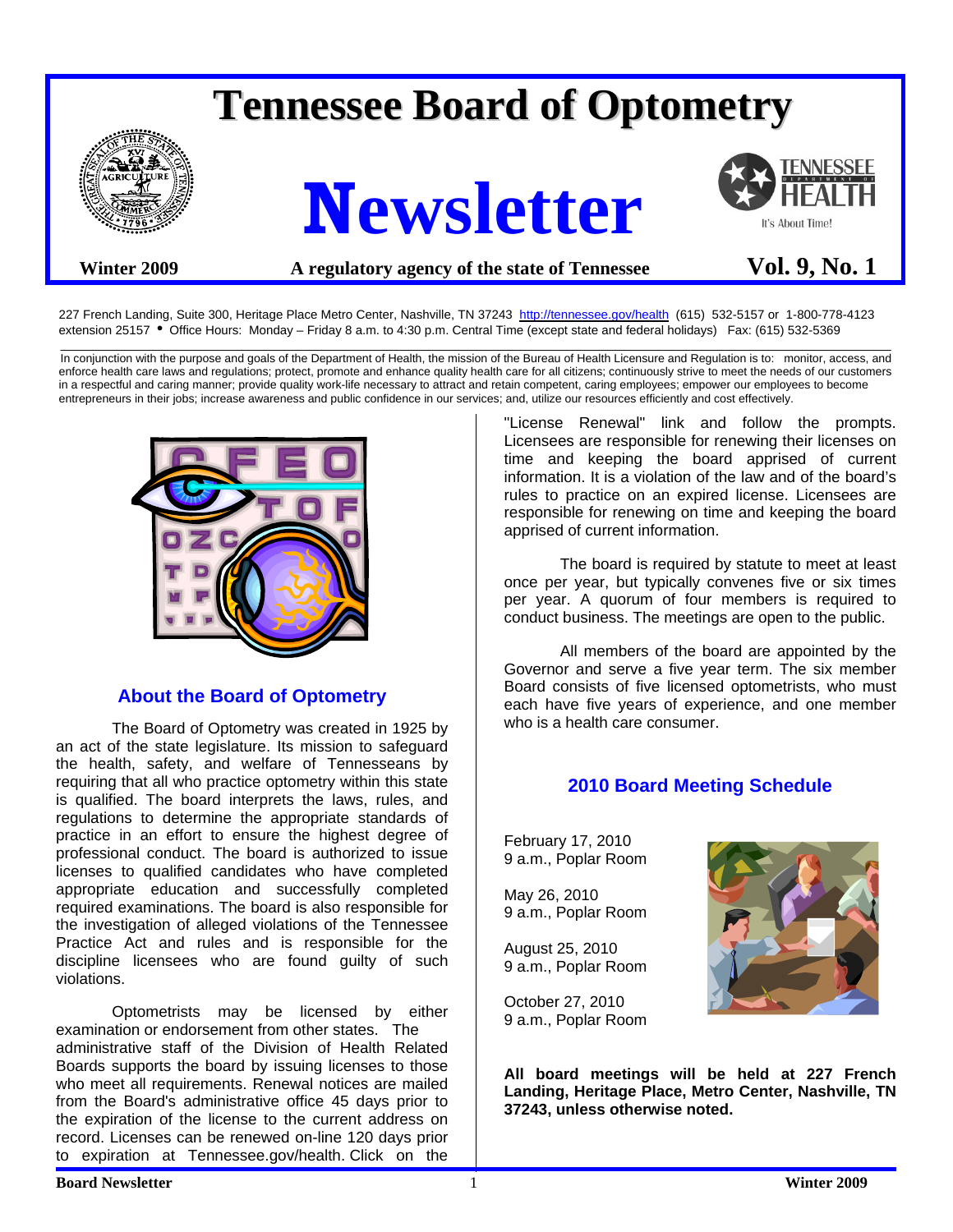## **Optometry Web Site**

 You may download a copy of the rules, applications and forms, board member list, board meeting schedule, policy statements, board meeting minutes, information on filing complaints and other pertinent information at the board's website :

[http://tennessee.gov/health.](http://tennessee.gov/health)

**To contact this board, call (615) 532-5157 local or (800) 778-4123 extension 25157 nationwide or write to:** 

**Tennessee Board of Optometry 227 French Landing, Suite 300 Heritage Place – MetroCenter Nashville, TN 37243** 



## **Legislative Updates**

#### **Public Chapter 228**

Chapter 228 of the 2009 Public Acts provides that each practice site (prescriber's office or pharmacy that are required to report to the database) where a controlled substance is dispensed shall provide electronic access to the controlled substance monitoring database. Failure to comply may result in a one hundred dollar (\$100.00) civil penalty for each day of continued violation where there is a continued pattern or practice of not providing electronic access to the database. A dispenser of controlled drugs (prescriber's, prescriber's office, pharmacist or pharmacy) shall not be subject to a civil suit or held civilly liable for failure to check the database or for actions taken after reasonable reliance on the database information.

## **Public Chapter 67**

 Chapter 67 of the 2009 Public Acts provides that physicians, dentists, optometrists, podiatrists,

veterinarians, advanced practice nurses with a certificate of fitness to prescribe, and physician assistants shall report to local law enforcement within three (3) business days if they have good reason to believe that a person has obtained or attempted to obtain a controlled substance when they have either received the same controlled substance, a prescription for the same controlled substance, or a therapeutically equivalent controlled substance from another practitioner within the previous thirty (30) days.

This Public Chapter became effective on July 1, 2009.

#### **Public Chapter 581 Voluntary Provision of Health Care Services**

Chapter 581 of the 2009 Public Acts provides that a person licensed by any of the health related boards who provides voluntary health care services to a patient of a sponsoring organization shall not be civilly liable for any act or omission in rendering these services, unless the act or omission constitutes gross negligence or willful misconduct.

This Public Chapter became effective on July 1, 2009.

#### **Public Chapter 425 Health Care Liability**

This public chapter revises provisions governing notice that must be given by any person asserting a potential claim for medical malpractice to each health care provider against whom the claim is being made; revises provisions governing certificate of good faith that must be filed.

This Public Chapter became effective on July 1, 2009.

## **Public Chapter 487 Non-Compete Covenants Between Health Care Providers and Employees**

 This new law sets forth parameters for reasonable non-compete covenants between health care providers and employees upon termination or conclusion of the employment or contractual relationship. It applies to health care providers licensed by the Board of Registration in Podiatry, Board of Chiropractic Examiners, Board of Dentistry, Board of Medical Examiners, Board of Optometry and Board of Examiners in Psychology. It does not apply to physicians who specialize in the practice of emergency medicine or radiology.

 The restriction must be set forth in employment agreement or other written document signed by the health care provider and the employing or contracting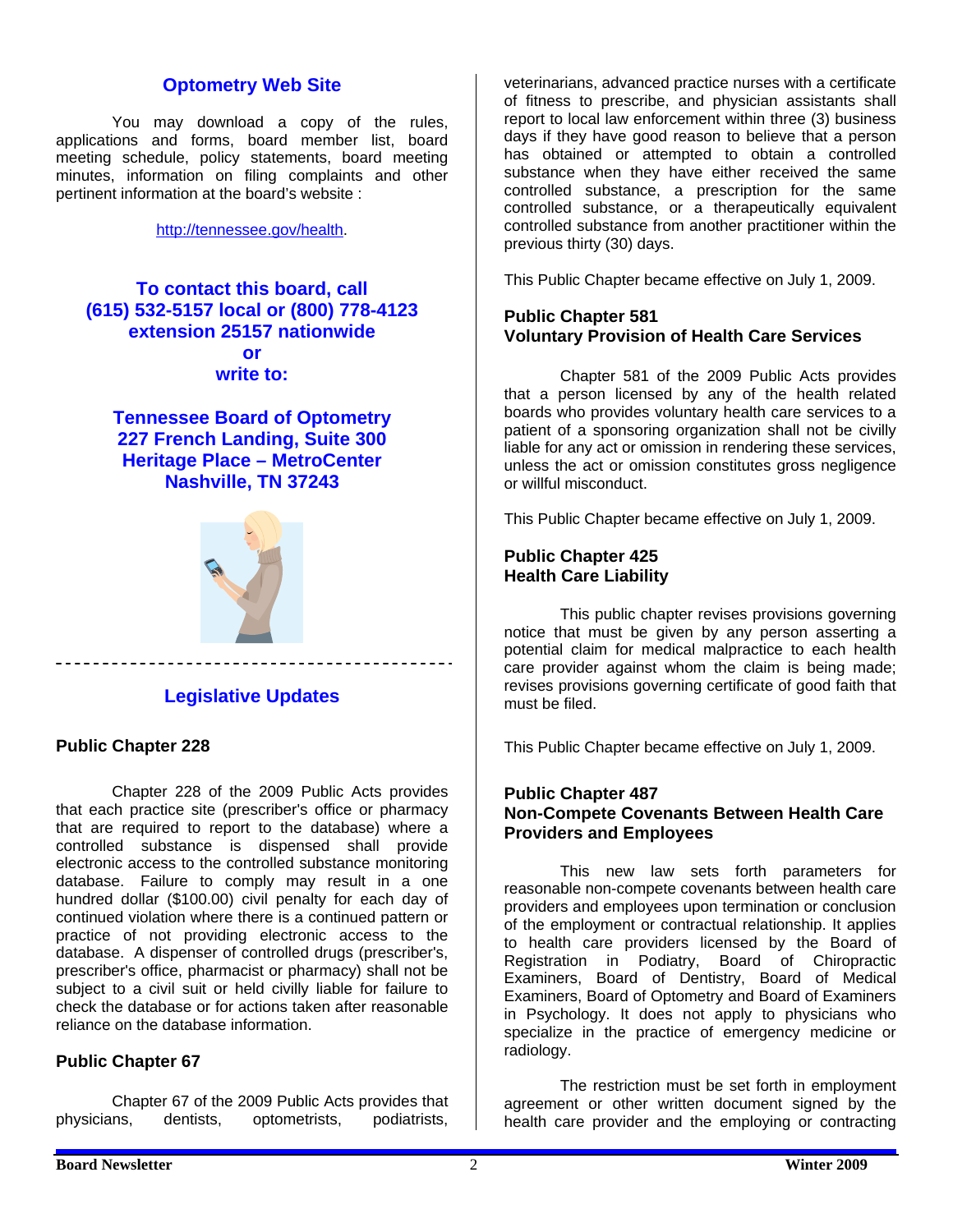entity and must be for two years or less. The maximum allowable geographic restriction is the greater of a ten mile radius from the primary practice site of the health care provider while employed or contracted or the county in which the primary practice of the health care provider while employed or contracted is located or there is no geographic restriction but the health care provider is restricted from practicing his or her profession at any facility at which the employing or contracting entity provided services while the health care provider was employed or contracted with the employing or contracting entity. Any restriction under this subsection shall not be binding on a health care provider who has been employed by, or under contract with, the employing or contracting entity for at least six years.

 It also allows that an agreement entered into in conjunction with the purchase or sale of a health care provider's practice, or all or substantially all of the assets of the health care provider's practice, may restrict such health care provider's right to practice his or her profession, provided that the duration of the restriction and the allowable area of the restriction are reasonable under the circumstances. There shall be a rebuttable presumption that the duration and area of restriction agreed upon by the parties in such an agreement are reasonable. Effective January 1, 2008.

## **Public Chapter 1060 Child Abuse Reporting**

 Public Chapter 1060 provides immunity from civil and criminal liability for reporting abuse of children by a health care examiner when there is harm or reason to believe there is a mandate to report. No immunity is provided for reports by perpetrators of harm to children.

#### **Public Chapter 83 Mandatory Domestic Violence Reporting**

 Health care practitioners shall report cases of suspected or confirmed domestic violence to the Tennessee Department of Health. The system was operational in October 2007 and requires certain data to be reported using the reporting tool located on the Department of Health website.

## **Public Chapter 410 Non-Smoker Protection Act**

 Public Chapter 410 creates the Non-Smoker Protection Act which **prohibits** smoking in all enclosed public places within the State of Tennessee including, but not limited to, the following places:

(2) **"Areas available to and customarily used by the general public** in businesses and non-profit

entities patronized by the public including, but not limited to, banks, laundromats, factories, **professional offices**, and retail service establishments; and

#### (7) **"Health care facilities". (Nursing homes and long-term care facilities are exempted)**

 The legislation requires offices and health care facilities to do the following:

- Inform all existing employees and any prospective employees upon their application for employment of the prohibition on smoking; and
- "No Smoking" signs or the international "No Smoking" symbol, shall be clearly and conspicuously posted at every entrance to every public place and place of employment where smoking is prohibited.

 The Department of Health shall, while an establishment is undergoing otherwise mandated inspections, inspect for compliance with this Act. Information about these inspections will be communicated with the appropriate offices and/or health care facilities in the future.

## **Public Chapter 529 Prohibition of Employment of Illegal Aliens**

 If the Commissioner of Labor and Workforce Development receives a complaint that a person, licensed by a state regulatory board, knowingly employs, recruits or refers for a fee for employment an illegal alien, that person is subject to an investigation and contested case hearing.

 If there is proof a person knowingly employed, recruited or referred for a fee for employment, an illegal alien, which occurred while acting within the scope of practice of his/her license, the regulatory board will be required to revoke, suspend, or deny the person's license.

 For the first violation, the regulatory board will be required to suspend the person's license until they show they no longer employ, recruit or refer for a fee for employment, an illegal alien. This can be made by the person filing a sworn statement that they no longer employ illegal aliens.

 If a second violation occurs within three (3) years from the first order, the regulatory agency will be required to suspend the person's license for one (1) year.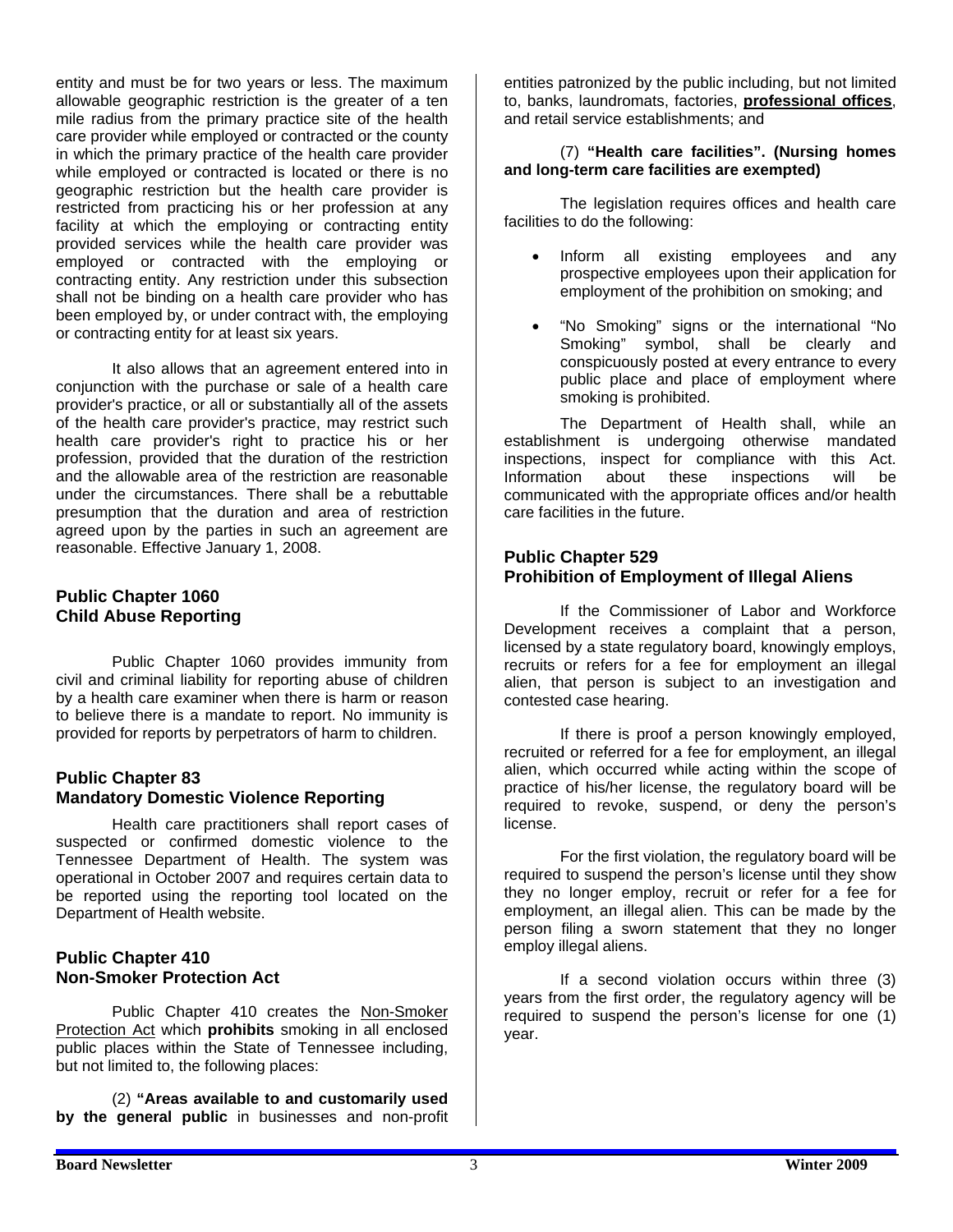## **Public Chapter 1190 Long Term Care**

 The long term care system shall recognize that aging is not a disease, but rather a natural process that often includes increasing needs for assistance with daily living activities. To the maximum extent possible and appropriate, the system shall be based on a model of care delivery which acknowledges that services delivered in the home and community-based settings are not primarily medical in nature, but rather, support services that will provide needed assistance with activities of daily living and that will allow persons to "age in place" in their homes and communities.

#### **Public Chapter 864 Restroom Access Act**

 PC 864 requires any place of business that is open to the general public for the sale of goods or services ("retail establishment") that has an employee toilet facility to allow a customer to use such facility during normal business hours, if:

- 1. The customer requesting the use of the employee toilet facility suffers from a medical condition that requires immediate access to a toilet facility or utilizes an ostomy device; the customer must present the employee with proof of an eligible medical condition, such as a document issued by a licensed medical provider;
- 2. Three or more employees of the retail establishment are working at the time of the request;
- 3. There is not a restroom available for public use in the retail establishment or otherwise immediately accessible to the customer; and
- 4. The employee toilet facility is not located in an area that poses an obvious safety or security risk.

 This bill provides immunity from civil damages to any retail establishment or an employee of a retail establishment for any act or omission in allowing a customer to use an employee toilet facility that is not a public restroom if the act or omission:

- 1. Is not willful or grossly negligent;
- 2. Occurs in an area that is not accessible to the public; and
- 3. Results in an injury to or death of the customer or any individual other than an employee accompanying the customer.

 This bill does not require any retail establishment to make any physical changes to an employee toilet facility. Any retail establishment or employee of a retail establishment that does not comply with the toilet facility access requirements of this bill commits a Class C misdemeanor punishable only by a fine of up to \$50.

## **Public Chapter 936 Improving Patient Safety through Medication Use Prescription Labeling Act of 2008**

Adds TCA 53-10-110:

 Any person dispensing a legend drug for an elder person shall include on the label of the container in which the legend drug is dispensed, the indication for which the drug is being prescribed if requested by the prescriber, patient or patient's caregiver and the prescriber, patient or patient's caregiver provides the indication or indications to the person dispensing the legend drug. For purposes of this section, "elder person" means any person who is sixty (60) years of age or older.

 Professions regulated by this board are not directly impacted by 2007 Public Chapters and therefore do not appear on the 2007 Legislative Action Plan.

## **Public Chapter 1035 Tamper Resistant Prescription Paper**

 Tennessee Code Annotated, 63-3-127 governing Podiatrists, 63-5-122 governing Dentists, 63- 6-236 governing Medical Doctors, 63-7-123(b)(3) governing Nurse Practitioners, 63-8-126 governing Optometrists, 63-9-116 governing Osteopathic Physicians and 63-19-107(2)(E) governing Physician Assistants are amended to add: All handwritten, typed or computer-generated prescription orders must be issued on tamper-resistant prescription paper which meets the current Centers for Medicare and Medicaid Service Guidance to State Medicaid Directors…and meets or exceeds specific TennCare requirements for tamperresistant prescription paper. This legislation is a result of a federal law/mandate intended to reduce fraud and abuse.

 All prescriptions for TennCare patients must be written using tamper resistant pads/paper. Exceptions are prescriptions sent to the pharmacy electronically, prescriptions communicated to the pharmacy by telephone and drugs administered in nursing facilities. The provisions of this act with respect to TennCare prescriptions became effective October 1, 2008 in compliance with federal requirements. The provisions of this act with respect to non-TennCare related prescriptions became effective July 1, 2009.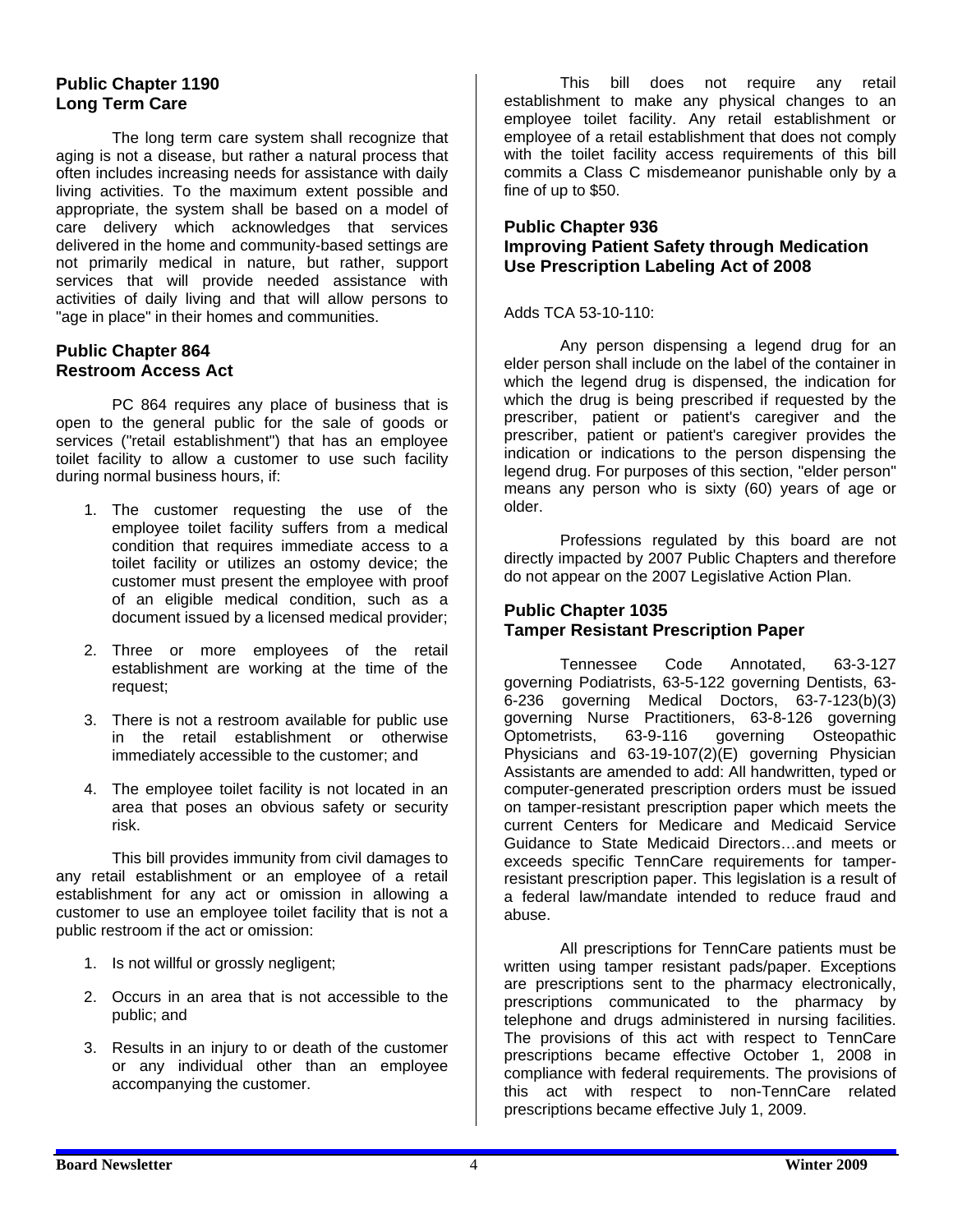On October 1, 2008, prescriptions will be required to have a minimum of one feature from each of the following three CMS categories: 1) Industryrecognized feature(s) designed to prevent unauthorized copying. An example is paper that shows the word "Void" or "Illegal" if the prescription is photocopied. 2) Industry-recognized features(s) designed to prevent erasure or modification of information written by the prescriber. This may be uniform non-white background color or quantity check off boxes with refill indicator. 3) Industry-recognized feature(s) designed to prevent use of counterfeit prescription forms. Security features and descriptions are listed on prescriptions (required by TennCare tamper-resistant pads after October 1, 2008) or a heat sensing imprint, which causes the imprint to disappear if someone touches the imprint or design.

 Prescribers who ordinarily transmit prescriptions via e-prescribe of fax will need a supply of tamperresistant pads if they prescribe controlled substances since these prescriptions may not be transmitted electronically at this time.

**This law became effective October 1, 2008 in respect to TennCare prescriptions and July 1, 2009 for non-TennCare related prescriptions.**

#### **Public Chapter 298 Controlled Drugs Reclassification**

 Public Chapter 298 primarily corrects some discrepancies between Tennessee law listing Schedules for controlled substances compared to the DEA Schedules for the same drugs or chemicals. Some of the listed drugs have had their Schedule changed in recent years by the DEA, however they had not be reclassified in Tennessee law. Although individual states may place a drug into a more restrictive Schedule than DEA, states do not have the authority to be less restrictive than DEA. The language of this Act brings Tennessee in line with DEA classifications. Some of the more frequently encountered drugs affected are listed below along with their common trade names.

- Gamma hydroxybutyric acid (GHB) is classified by DEA as a Schedule I, however in Tennessee law it was still listed as a Schedule IV. PC 298 brought TN in line with DEA.
- Glutethimide (Doriden) is classified by DEA as a Schedule II however TN still listed as Schedule III. PC 298 now matches DEA and Glutethimide (Doriden) is Schedule II.
- Buprenophine (Suboxone or Subutex) is a DEA Schedule III, however TN had it listed as Schedule V. PC 298 changed it to a Schedule III in TN.
- Some other changes for consistency include Dichloralphenazone (Midrin), Zaleplon (Sonata), Zopiclone (Lunesta), Butorphanol (Stadol), Fencamfamin (Reactivan), Fenproporex (Gacilin or Solvolip), Mefenorex (Pondonil), Modafinil (Provigil), and Sibutramine (Meridia) being listed as Schedule IV in TN to match DEA.
- Of interest in veterinary medicine, Carfentanil (Wildnil) is now classified as Schedule II which is consistent with DEA classification. The combination drug tiletamine-zolazepam (Telazol) is now listed as Schedule III in both TN and DEA.



**The complete text of the Public Act, including provisions for any areas of exemption; enforcement of the Act; and action to be taken for violations of the Act, is available at:** 

**<http://www.tennessee.gov/sos/acts/index.htm>**

# **Controlled Substance Database Program**

**Note:** If you do not dispense, you are not required to register with the Board of Pharmacy or Optimum Technology.

 On December 1, 2006, the Tennessee Board of Pharmacy began accepting prescription information into the Controlled Substance Database Program. The Program collects prescription data for Schedules II-V drugs into a central database, which can then be used by limited authorized users. The information collected in this program is maintained by the Department of Health and strict security and confidentiality measures are enforced. Only those persons authorized by law can be provided information from the database to assist in determining treatment history and to rule out the possibility that a patient may be *"doctor shopping"* or *"scamming"* in order to obtain controlled substances. Prescribers, dispensers, and other authorized users may soon make requests for data fro the Controlled Substance Program via the secure website. This website will assist authorized users in organizing their requests and the reports that are generated by the program.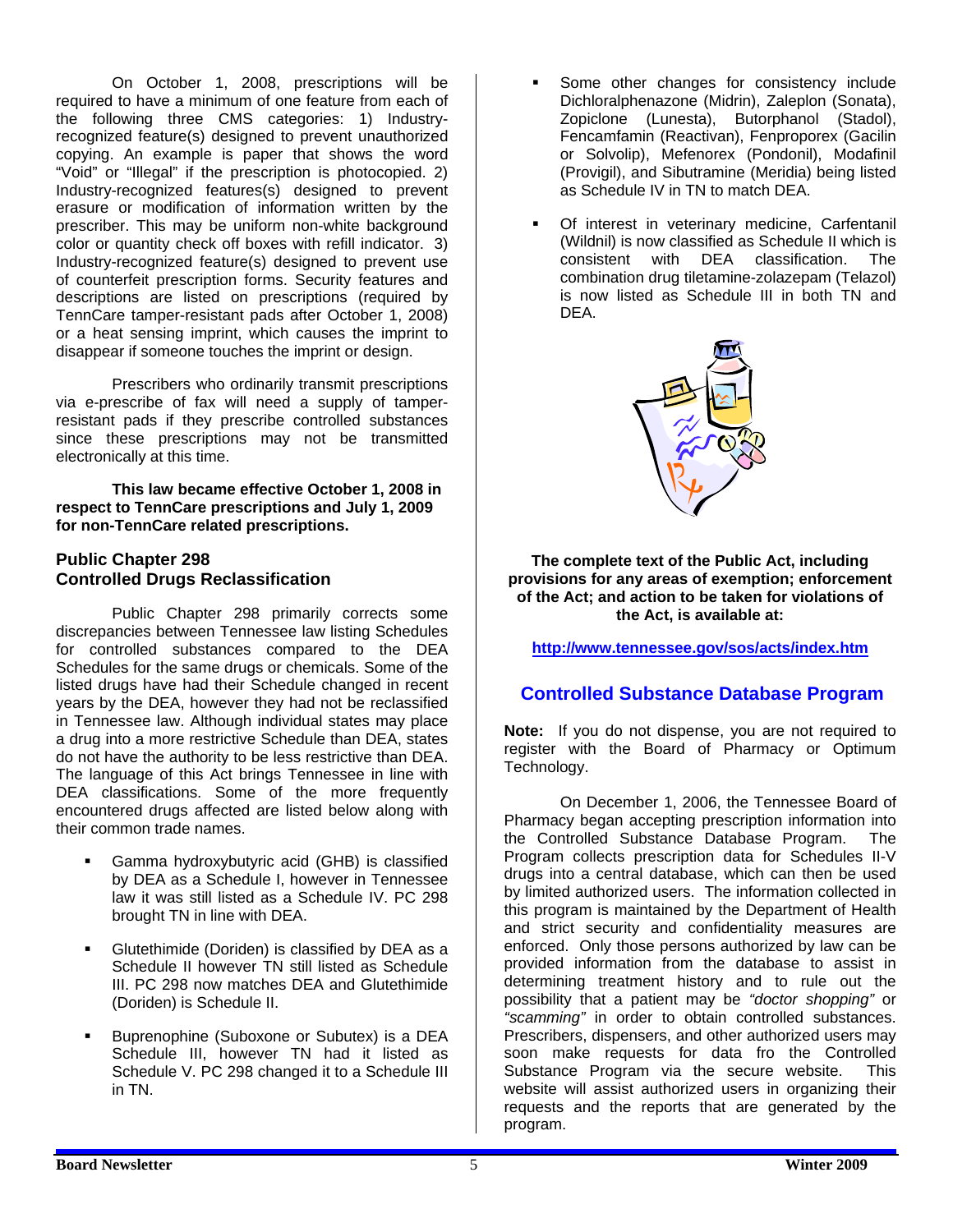**Attention:** For questions about the Controlled Substance Program please email:

**[Controlled.substancedatabase@tn.gov](mailto:Controlled.substancedatabase@tn.gov)**



## **Practitioners Licensed by the Board as of October 2009**

Licensed Optometrists 1162



## **Non-Compliance with License Renewal Requirements**

 Optometrists who fail to renew their licenses pursuant to Rule 1045-2-.04 are subject to disciplinary action. The licensee must pay a \$100 monthly civil penalty for each month the licensee has worked on an expired license, after an initial three month grace period. The licensee's name will be listed on the Department of Health web site.

## **Non-Compliance with Continuing Education Requirements**

 Optometrists who fail to comply with the continuing education requirements pursuant to Rule 10450-2-.05 are subject to disciplinary action. The licensee must pay a \$300 civil penalty within thirty (30) days of notification from the board, obtain the deficient continuing education hours by the end of the next calendar year and complete an additional five (5) continuing education hours by the end of the next calendar year in the category of diagnosis, treatment and management in the practice of optometry, in addition to the current biennial continuing education hour requirement. The licensee's name will be listed on the Department of Health Web site.

# **Retention of Optometric Records**

 Optometric records shall be retained for a period of not less than 10 years from the optometrist's or his supervisees' last professional contact with the patient except for the following:

- 1. Optometric records for incompetent patients shall be retained indefinitely.
- 2. Optometric records of minors shall be retained for a period of not less than one year after the minor reaches the age of majority or 10 years from the date of the optometrist's or his supervisees' last professional contact with the patient, whichever is longer.

3. Notwithstanding the foregoing, no optometric record involving services which are currently under dispute shall be destroyed until the dispute is resolved.

## **Destruction of Optometric Records**

No record shall be singled out for destruction other than in accordance with established office procedures.

 Records shall be destroyed **only** in the ordinary course of business according to established office operating procedures that are consistent with these rules.

 Records may be destroyed by burning, shredding, or other effective methods in keeping with the confidential nature of the records.

When records are destroyed, the time, date and circumstances of the destruction shall be recorded and maintained for future reference. The record of destruction need not list the individual patient optometric records that were destroyed but shall be sufficient to identify which group of destroyed records contained a particular patient's optometric records.



# **Complaints Against Optometrists**

Practitioners should be aware that all complaints, no matter how frivioulus they appear, must be reviewed by the designated board consultant (who is a practitioners from the particular health profession) and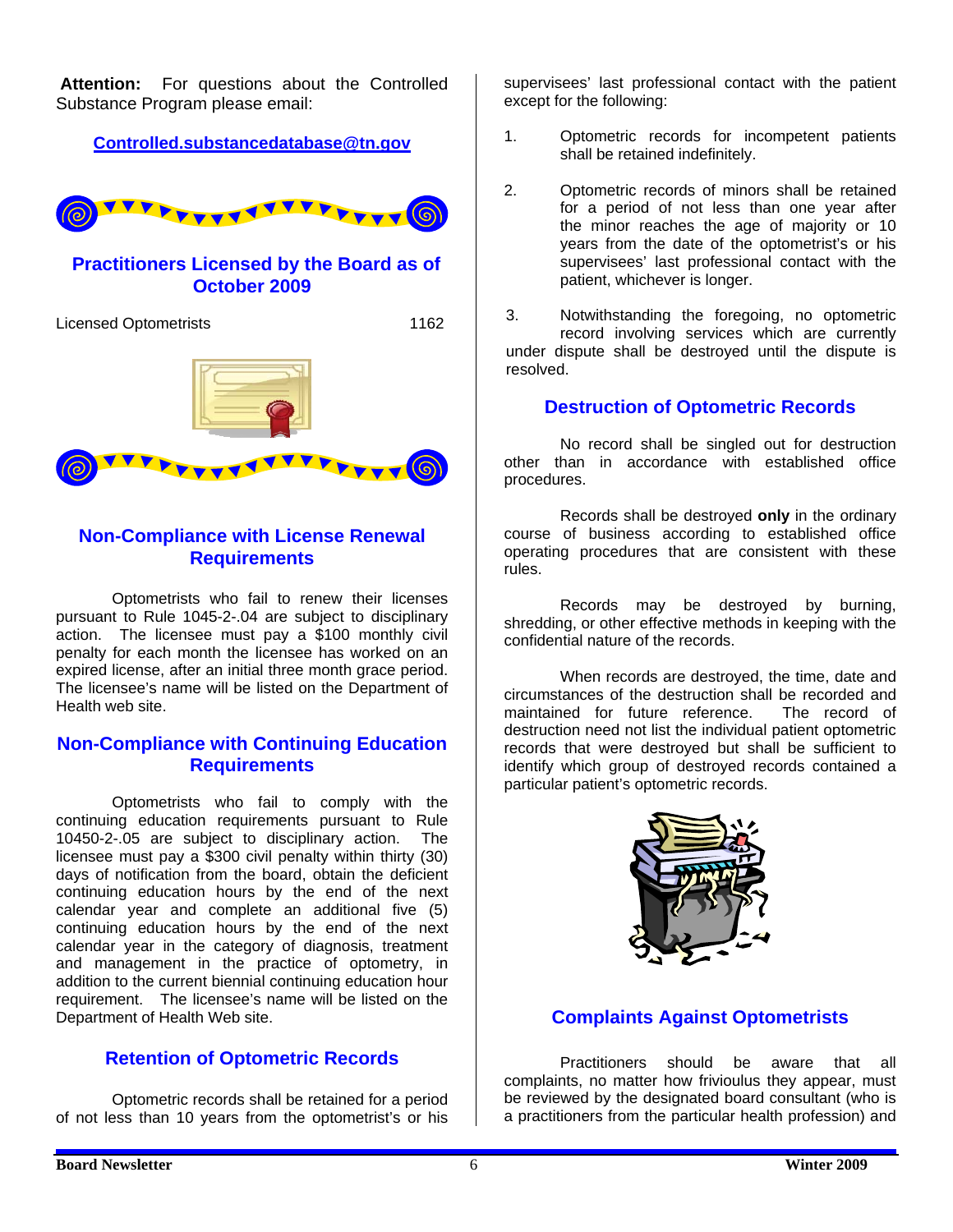an attorney to determine if there has been a violation of the Tennessee Practice Act. The following types of complaints were filed against Optometrists by consumers in 2006, 2007 and 2008:

- Failure to discuss treatable diagnosis with patient and/or performing too many tests
- No separate entrance for optometry services
- Working on an expired license or with no license
- Allowing unlicensed persons to practice at their facility
- Did not provide medical records request or did not provide records in a timely manner
- Dispensing outdated, free samples
- Prescribed medication not covered under patient insurance
- Rude to patient
- Kept patient waiting too long in waiting room

Serious complaints include:

- Over-prescribing medication
- Unprofessional conduct
- Malpractice/negligence, criminal charges
- Unlicensed practice
- Care of service
- Falsification of records
- **Advertising**
- Fraud/false billing

## **How to File a Complaint**

 While the Department of Health hopes that you will never have to file a complaint against a health care practitioner, doing so is a simple matter. You may contact the Complaint Division of the Department of Health at 1-800-852-2187 to request a **[complaint form](http://health.state.tn.us/Downloads/g5020208.pdf)**.

 The form must be completed in its entirety. You are also requested to complete and sign a **[medical](http://health.state.tn.us/Downloads/medreleaseform.pdf)  [records release form](http://health.state.tn.us/Downloads/medreleaseform.pdf)**. While the form may not always be used, it is helpful to have this form in the event records are needed to determine course of treatment or actions that have been taken with regard to care provided.

 **All materials received in connection with the complaint will become property of the Department of Health and cannot be returned. Please return the complaint to:** 

> **Office of Investigations 227 French Landing, Suite 201 Heritage Place MetroCenter Nashville, TN 37243**



## **Complaint Review Process**

Upon receipt of the complaint form, the designated board consultant (who is a practitioner from the particular health profession) and an attorney review the complaint thoroughly to determine whether there has been a violation of the Tennessee Practice Act.

 The board consultant and the attorney examine the details of the complaint. The practitioner may be contacted and relevant records may be studied. The review process may also involve the review of practitioner files, both public and confidential. Through the review process, the consultant and attorney will reach a decision whether to investigate the complaint or not. This process may take several months to complete. This is determined by the complexity of the complaint.

 Throughout the process, the practitioner's due process rights are assured. The final decision that is reached by the board will be based on the findings of an investigation. In some cases, a formal public hearing is held.

 You may call the Complaint Division from time to time to inquire about the progress of the complaint. While state law does not allow the staff to give details of an investigation, you may request a general status report. Due to the nature of complaints and complex legal and medical issues that are involved, your patience, cooperation and understanding is appreciated.

## **Investigative Results**

 When a decision is reached, you will receive a letter from the board consultant. The specific content of such letters varies depending upon the circumstances of the complaint. However, they are generally one of the following types: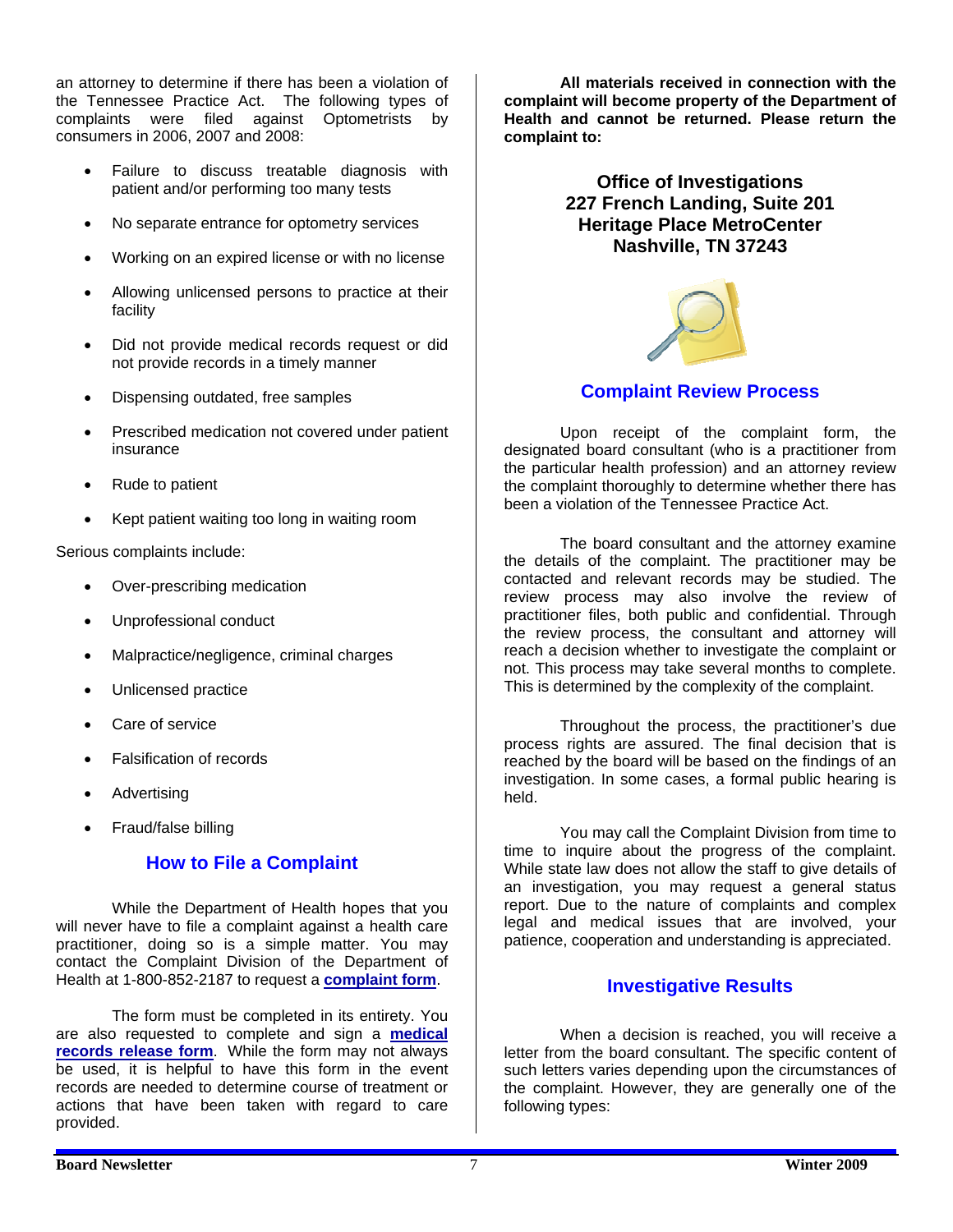- 1. There was no violation of the Tennessee Practice Act that would lead to disciplinary action, but the practitioner has been informed of the concerns that lead to the complaint.
- 2. There was a violation of the Tennessee Practice Act and a formal disciplinary action was taken, made part of the public record, and reported statewide and to the national data bank.

 All complaints received are taken seriously and a thorough and fair evaluation under the law is conducted.

## **Disciplinary Actions**

**William Holladay – License No. 2028** 

License placed on probation. Assessed a \$1,200 civil penalty. Disciplined May 6, 2009.